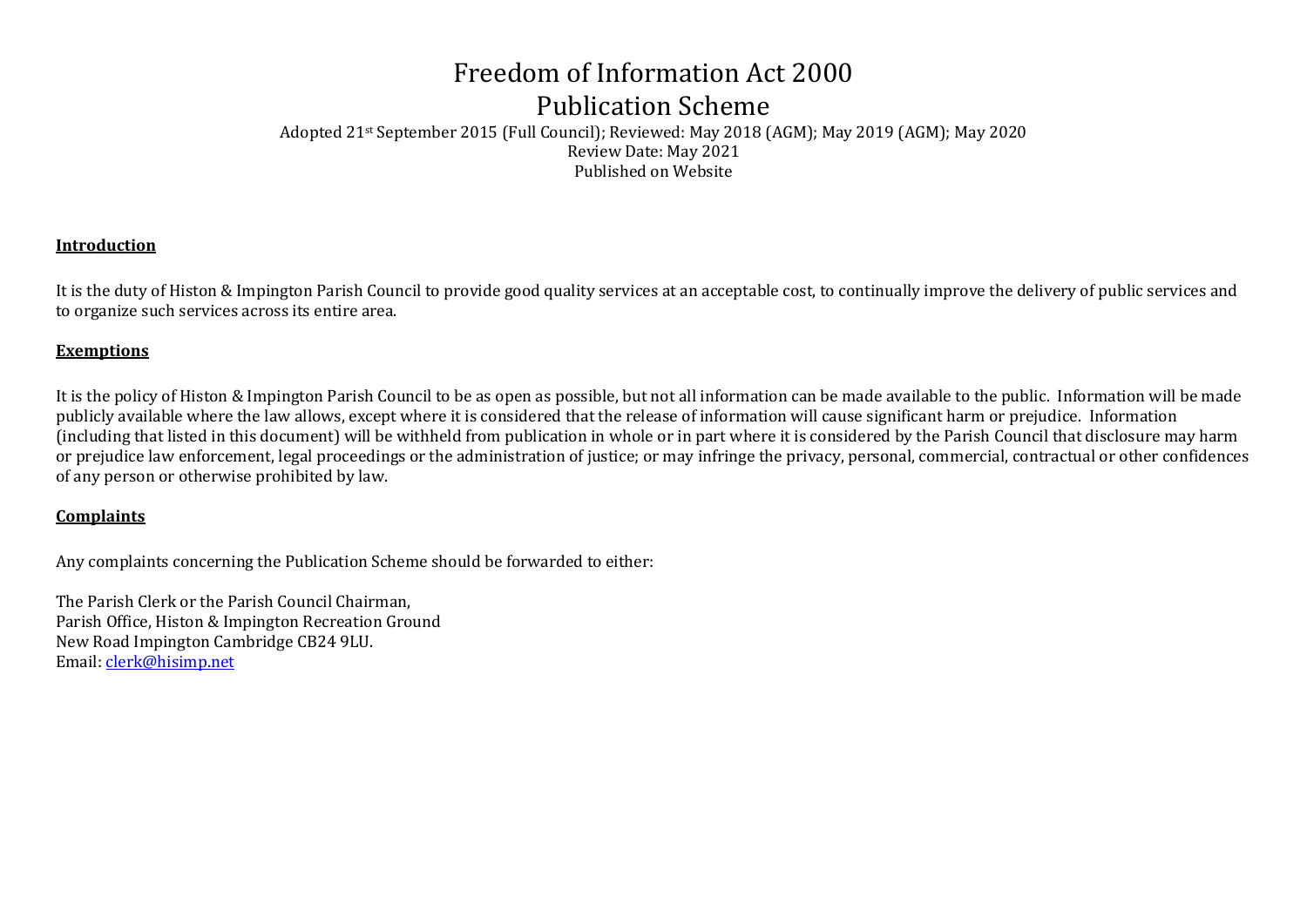| <b>Information to be published</b>                                                  | <b>How the information</b><br>can be obtained | Cost                          |
|-------------------------------------------------------------------------------------|-----------------------------------------------|-------------------------------|
| Class1 - Who we are and what we do                                                  |                                               |                               |
| (Organisational information, structures, locations and contacts)                    |                                               |                               |
| This will be current information only                                               |                                               |                               |
| Who's who on the Council and its Committees                                         | Website<br><b>Hard Copy</b>                   | 10p per sheet<br>plus postage |
| Contact details for Parish Clerk and Council members (named contacts where possible | Website                                       |                               |
| with telephone number and email address (if used)                                   | <b>Hard Copy</b>                              | 10p per sheet<br>plus postage |
| Location of main Council office and accessibility details                           | Website                                       |                               |
|                                                                                     | <b>Hard Copy</b>                              | 10p per sheet<br>plus postage |
| Staffing structure                                                                  | Website                                       |                               |
|                                                                                     | <b>Hard Copy</b>                              | 10p per sheet                 |
|                                                                                     |                                               | plus postage                  |
|                                                                                     |                                               |                               |
| Class 2 - What we spend and how we spend it                                         |                                               |                               |
| (Financial information relating to projected and actual income and expenditure,     |                                               |                               |
| procurement, contracts and financial audit)                                         |                                               |                               |
| Current and previous financial year as a minimum                                    |                                               |                               |
| Annual return form and report by auditor (limited to last Financial Year)           | Website                                       | 10p per sheet                 |
|                                                                                     | Hard Copy                                     | plus postage                  |
| Finalised budget (limited to last Financial Year)                                   | Hard Copy                                     | 10p per sheet                 |
|                                                                                     |                                               | plus postage                  |
| Precept (limited to last Financial Year)                                            | <b>Hard Copy</b>                              | 10p per sheet                 |

# Information available from Histon & Impington Parish Council under the model publication scheme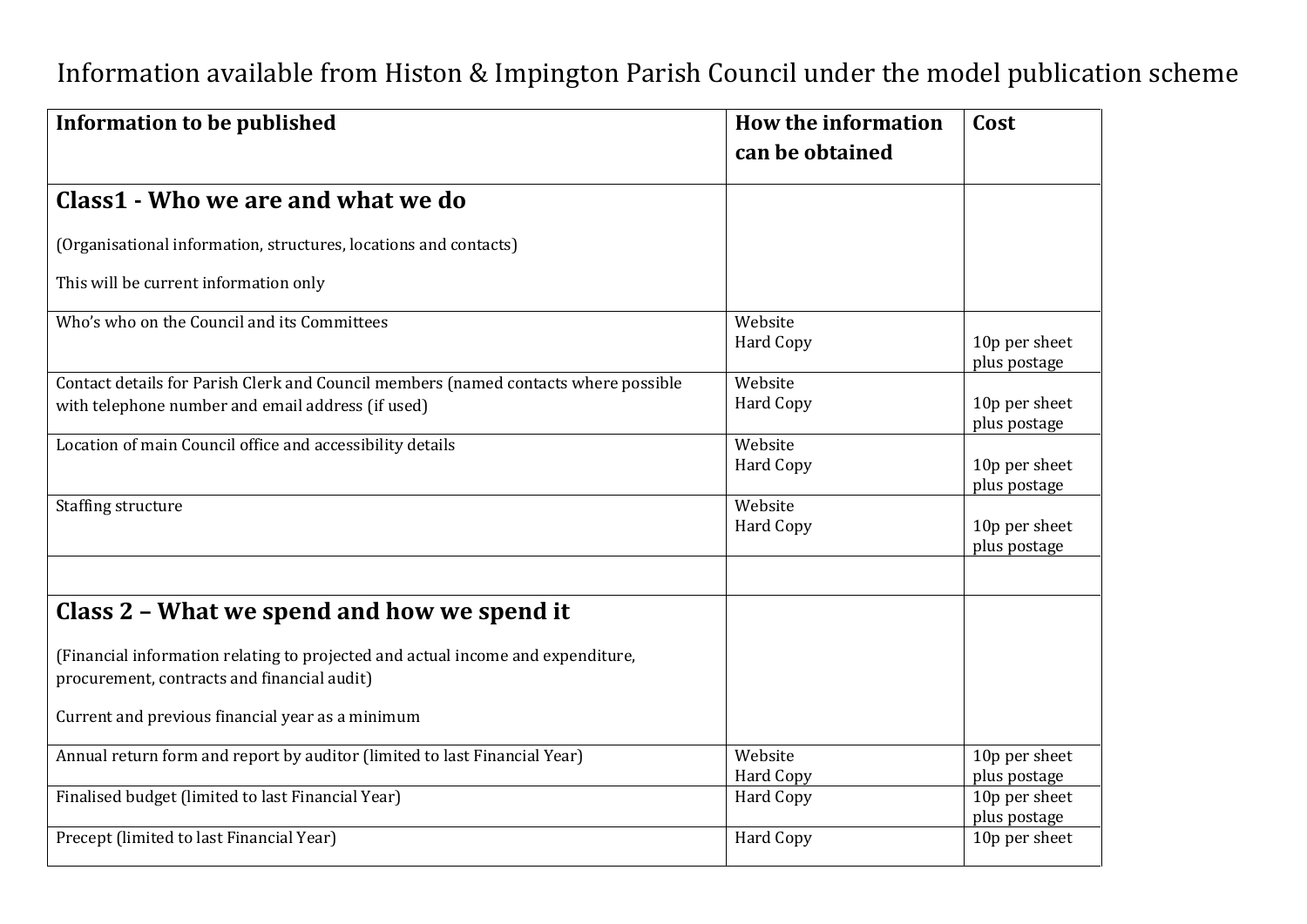|                                                                                                                                  |                         | plus postage                  |
|----------------------------------------------------------------------------------------------------------------------------------|-------------------------|-------------------------------|
| <b>Borrowing Approval letter</b>                                                                                                 | <b>Hard Copy</b>        | 10p per sheet                 |
|                                                                                                                                  |                         | plus postage                  |
| <b>Financial Standing Orders and Regulations</b>                                                                                 | Website                 | 10p per sheet                 |
|                                                                                                                                  | Hard Copy               | plus postage                  |
| Grants given and received                                                                                                        | Website                 | 10p per sheet                 |
|                                                                                                                                  | <b>Hard Copy</b>        | plus postage                  |
| List of current contracts awarded and value of contract                                                                          | <b>Hard Copy</b>        | 10p per sheet                 |
|                                                                                                                                  |                         | plus postage                  |
| Members' allowances                                                                                                              | N/A members do not have |                               |
|                                                                                                                                  | allowances              |                               |
| Member's expenses                                                                                                                | <b>Hard Copy</b>        | 10p per sheet                 |
|                                                                                                                                  |                         | plus postage                  |
| Class 3 - What our priorities are and how we are doing                                                                           |                         |                               |
|                                                                                                                                  |                         |                               |
|                                                                                                                                  |                         |                               |
| (Strategies and plans, performance indicators, audits, inspections and reviews)                                                  |                         |                               |
|                                                                                                                                  |                         |                               |
| Parish Plan (current and previous year as a minimum)                                                                             | $N/A$ – not in place    |                               |
| Annual Report to Parish or Community Meeting (current and previous year as a minimum)                                            | Website                 |                               |
|                                                                                                                                  | <b>Hard Copy</b>        | 10p per sheet                 |
|                                                                                                                                  |                         |                               |
| <b>Local Government Award Scheme</b>                                                                                             |                         | plus postage                  |
|                                                                                                                                  | <b>Hard Copy</b>        | 10p per sheet                 |
|                                                                                                                                  |                         | plus postage                  |
| Class 4 - How we make decisions                                                                                                  |                         |                               |
|                                                                                                                                  |                         |                               |
| (Decision making processes and records of decisions)                                                                             |                         |                               |
| Current and previous council year as a minimum                                                                                   |                         |                               |
|                                                                                                                                  |                         |                               |
| Timetable of meetings (Council, any committee/sub-committee meetings and parish                                                  | Website                 |                               |
| meetings)                                                                                                                        | Hard Copy               | 10p per sheet                 |
|                                                                                                                                  |                         | plus postage                  |
| Agendas of meetings (current version only)                                                                                       | Website                 | 10p per sheet                 |
|                                                                                                                                  |                         | plus postage                  |
|                                                                                                                                  | <b>Hard Copy</b>        |                               |
| Minutes of meetings (Limited to last 2 years) - nb this will exclude information that is properly                                | Website                 | 10p per sheet                 |
| regarded as private to the meeting.                                                                                              | <b>Hard Copy</b>        | plus postage                  |
| Reports presented to council meetings - nb this will exclude information that is properly<br>regarded as private to the meeting. | Hard Copy               | 10p per sheet<br>plus postage |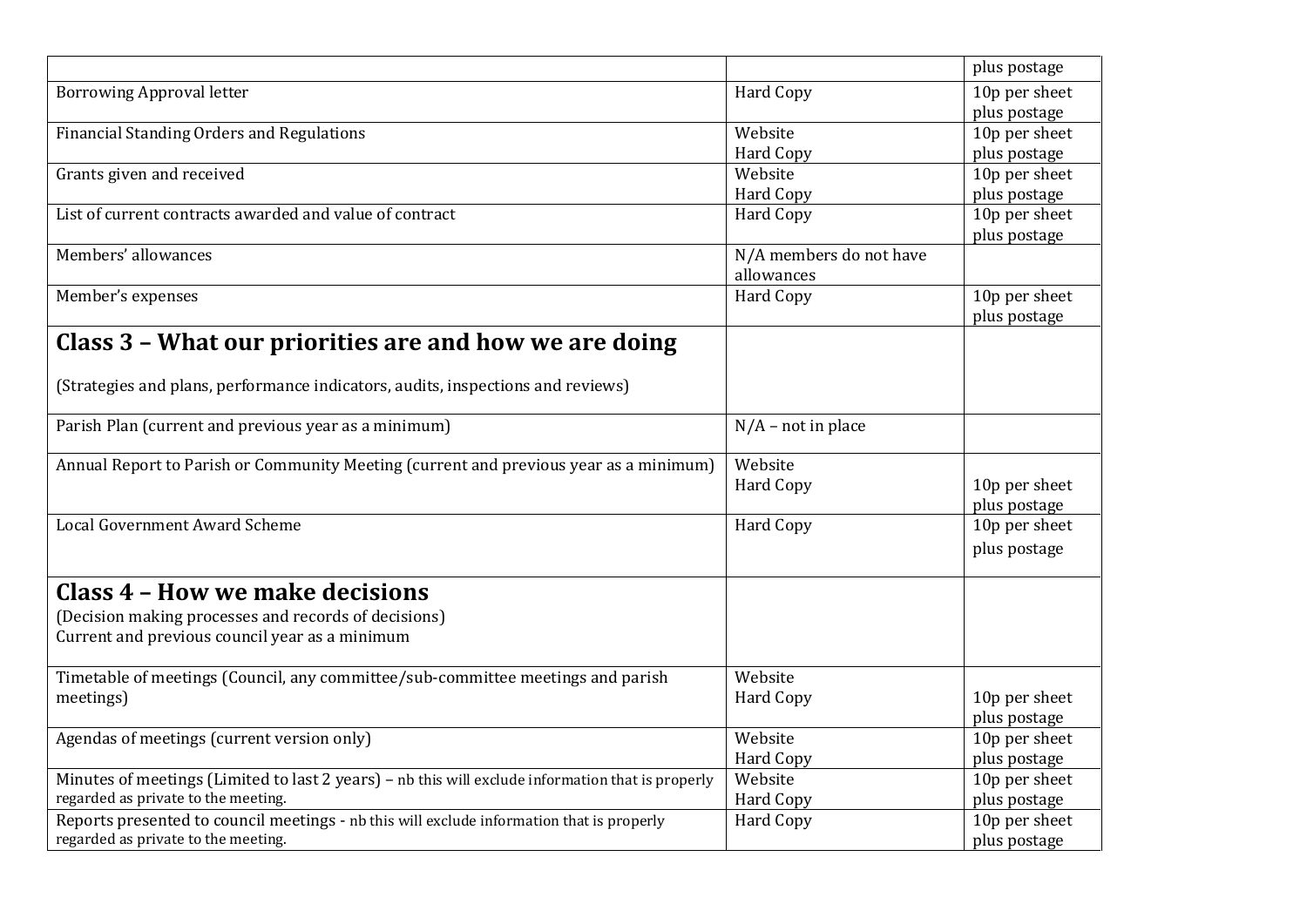| Responses to consultation papers (limited to the last 2 years)                              | <b>Hard Copy</b> | 10p per sheet                 |
|---------------------------------------------------------------------------------------------|------------------|-------------------------------|
|                                                                                             |                  | plus postage                  |
| Responses to planning applications (limited to the last 2 years)                            | <b>Hard Copy</b> | 10p per sheet                 |
|                                                                                             |                  | plus postage                  |
| Class 5 - Our policies and procedures                                                       |                  |                               |
| (Current written protocols, policies and procedures for delivering our services and         |                  |                               |
| responsibilities)                                                                           |                  |                               |
| Current information only                                                                    |                  |                               |
| Policies and procedures for the conduct of council business:                                |                  |                               |
|                                                                                             | Website          |                               |
| Procedural standing orders<br>Committee and sub-committee terms of reference                | Website          | 10p per sheet<br>plus postage |
| Delegated authority in respect of officers                                                  | Hard Copy        |                               |
| Code of Conduct                                                                             | Website          |                               |
| Policy statements                                                                           | Website          |                               |
|                                                                                             |                  |                               |
| Policies and procedures for the provision of services and about the employment of staff:    |                  |                               |
|                                                                                             |                  | 10p per sheet                 |
| <b>Policy Book</b>                                                                          | <b>Hard Copy</b> | plus postage                  |
|                                                                                             |                  |                               |
| Records management policies (records retention, destruction and archive)*                   | Hard Copy        | 10p per sheet                 |
|                                                                                             |                  | plus postage                  |
| Data protection policies                                                                    | <b>Hard Copy</b> | 10p per sheet                 |
|                                                                                             |                  | plus postage                  |
| Schedule of charges (for the publication of information)                                    | Website          |                               |
|                                                                                             | <b>Hard Copy</b> | 10p per sheet                 |
|                                                                                             |                  | plus postage                  |
| Class 6 - Lists and Registers                                                               |                  |                               |
| Currently maintained lists and registers only                                               |                  |                               |
|                                                                                             |                  |                               |
| Any publicly available register or list (if any are held this should be publicised; in most | Hard Copy        | 10p per sheet                 |
| circumstances existing access provisions will suffice)                                      |                  | plus postage                  |
| Assets Register                                                                             | Website          | 10p per sheet                 |
|                                                                                             | <b>Hard Copy</b> | plus postage                  |
| Disclosure log (indicating the information that has been provided in response to requests;  | Not applicable   |                               |
| recommended as good practice, but may not be held by parish councils)                       |                  |                               |
| Register of members' interests                                                              | Website          |                               |
| Register of gifts and hospitality                                                           | Not applicable   |                               |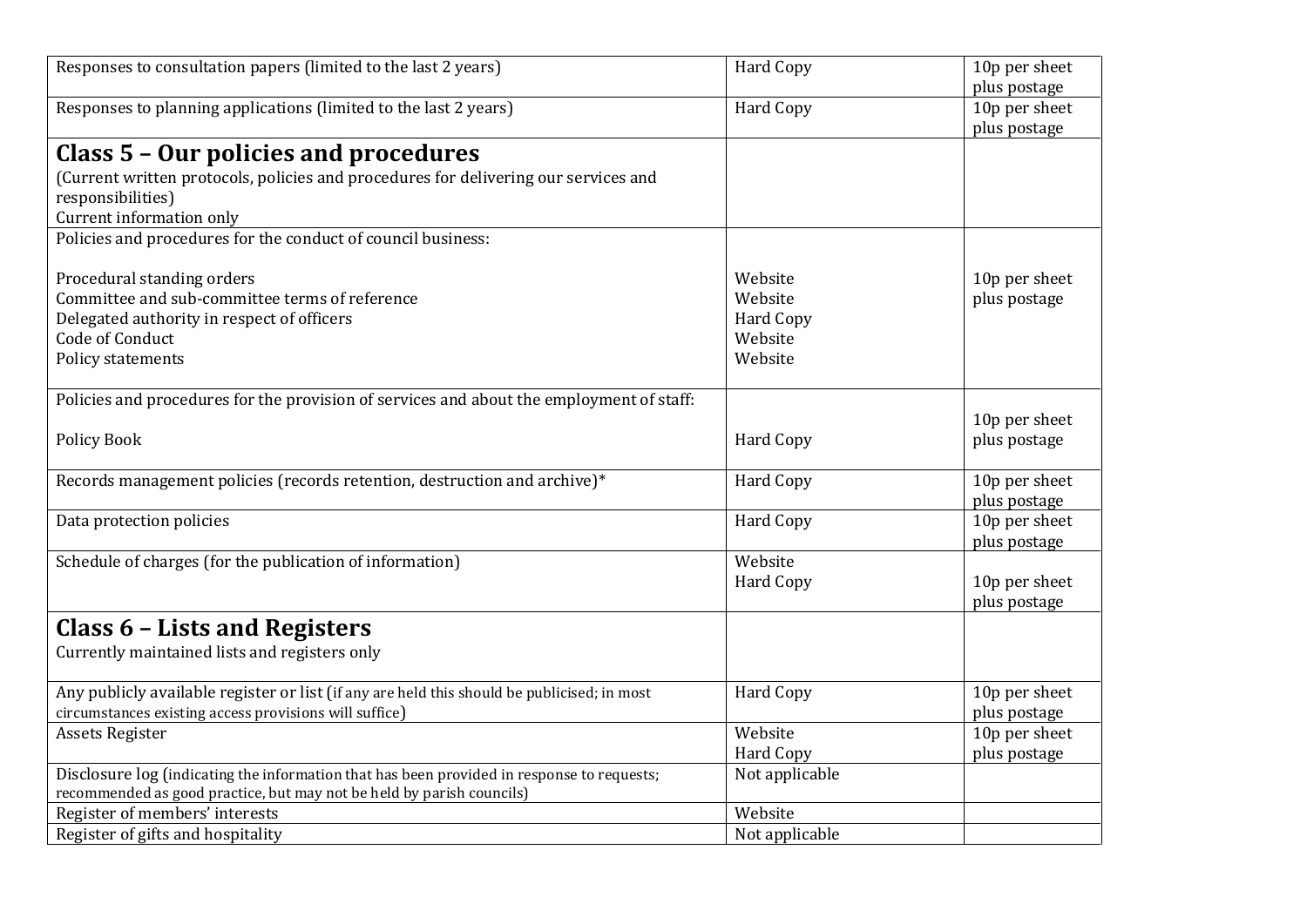| Class 7 - The services we offer                                                             |                        |               |
|---------------------------------------------------------------------------------------------|------------------------|---------------|
| (Information about the services we offer, including leaflets, guidance and newsletters      |                        |               |
| produced for the public and businesses) Current information only                            |                        |               |
| <b>Allotment Rules</b>                                                                      | Website                | 10p per sheet |
|                                                                                             | <b>Hard Copy</b>       | plus postage  |
| Burial grounds and closed churchyards Fees and Regulations                                  | Website                | 10p per sheet |
|                                                                                             | Hard Copy              | plus postage  |
| Community centres and village halls                                                         | Website                |               |
|                                                                                             | Hard Copy              | 10p per sheet |
|                                                                                             |                        | plus postage  |
| Parks, playing fields and recreational facilities                                           | Website                |               |
|                                                                                             | <b>Hard Copy</b>       | 10p per sheet |
|                                                                                             |                        | plus postage  |
| Seating, litter bins, clocks, memorials and lighting                                        | Hard Copy              | 10p per sheet |
|                                                                                             |                        | plus postage  |
| <b>Bus shelters</b>                                                                         | Hard Copy              | 10p per sheet |
|                                                                                             |                        | plus postage  |
| <b>Markets</b>                                                                              | N/A                    |               |
| Public conveniences                                                                         | N/A                    |               |
| Agency agreements                                                                           | N/A                    |               |
| A summary of services for which the council is entitled to recover a fee, together with     | N/A                    |               |
| those fees (e.g. burial fees)                                                               |                        |               |
| <b>Additional Information</b>                                                               |                        |               |
| This will provide Councils with the opportunity to publish information that is not itemised |                        |               |
| in the lists above                                                                          |                        |               |
| <b>Station Design Statement</b>                                                             | Hard Copy              | 10p per sheet |
|                                                                                             |                        | plus postage  |
| Safety Inspection Reports (ROSPA and external bodies)                                       | <b>Inspection Only</b> |               |
|                                                                                             |                        |               |
|                                                                                             |                        |               |

### **Contact details:**

Histon & Impington Parish Council Parish Office, Histon & Impington Recreation Ground New Road, Impington Cambridge CB24 9LU